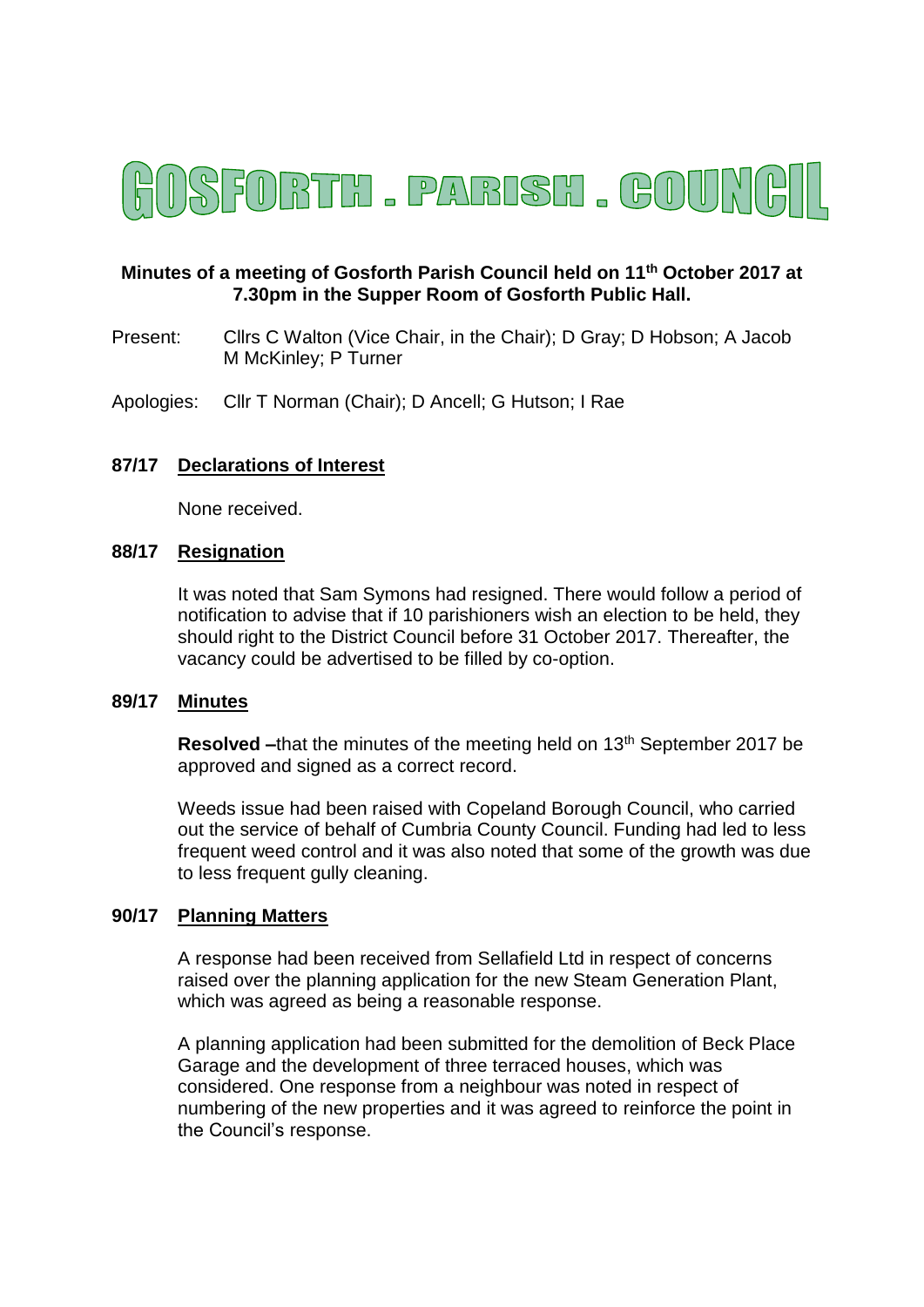Given the extent of advertising the garage for sale without any interest, the change of use was supported by the Parish 'Council. However, the Council would wish to raise the following points: history of and potential for flooding; current provision for parking (double) might lead to inappropriate parking at a bad bend in the road; contaminated land to be made good; local occupancy.

The Clerk noted that the Frizington Recycling Centre planning permission would be required to be renewed next year, which would afford an opportunity to support.

### **91/17 Village Care and Assets**

The draft minutes of the committee meeting had been circulated. A comprehensive list of work had been drawn up and quotes were being sought to enable a costed plan over the short, medium and longer-term.

In the interim, the toilet roof and guttering required urgent attention and from the quotes received, the most competitive was £300 + VAT and was approved.

A parishioner had kindly asked to donate money to the Parish Council to enable a replacement bench. A fixing fee of £100 + VAT was agreed to be met by the Parish Council.

### **92/17 Viking Way Opening**

Cllr Gray reported on a meeting which had been held to discuss the opening of the Viking Way. The opening was envisaged for 9<sup>th</sup> December 2017.

Work had come to a halt as the land had been too wet to allow work to continue, however agreement had been reached over the cost of drainage to allow work to recommence.

The official opening would start in Seascale and finish in Gosforth at the pavilion on the Gosforth Playing Field. The local Viking had been asked to investigate what sort of Viking 'show' might be possible. There was a further meeting on 24<sup>th</sup> October at 4.30pm to discuss further.

A request had been made to both Parish Councils for £500 towards the opening, the cost of a 'Viking' event being £500 upwards. This had been refused by Seascale Parish Council. Gosforth Parish Council were willing in principle to be supportive, but would want to consider the amount of money involved and its use at their Finance Committee meeting of 18 October 2017 and what other sources of funding there might be.

Discussions were continuing with Sustrans over the registration and signage of the route.